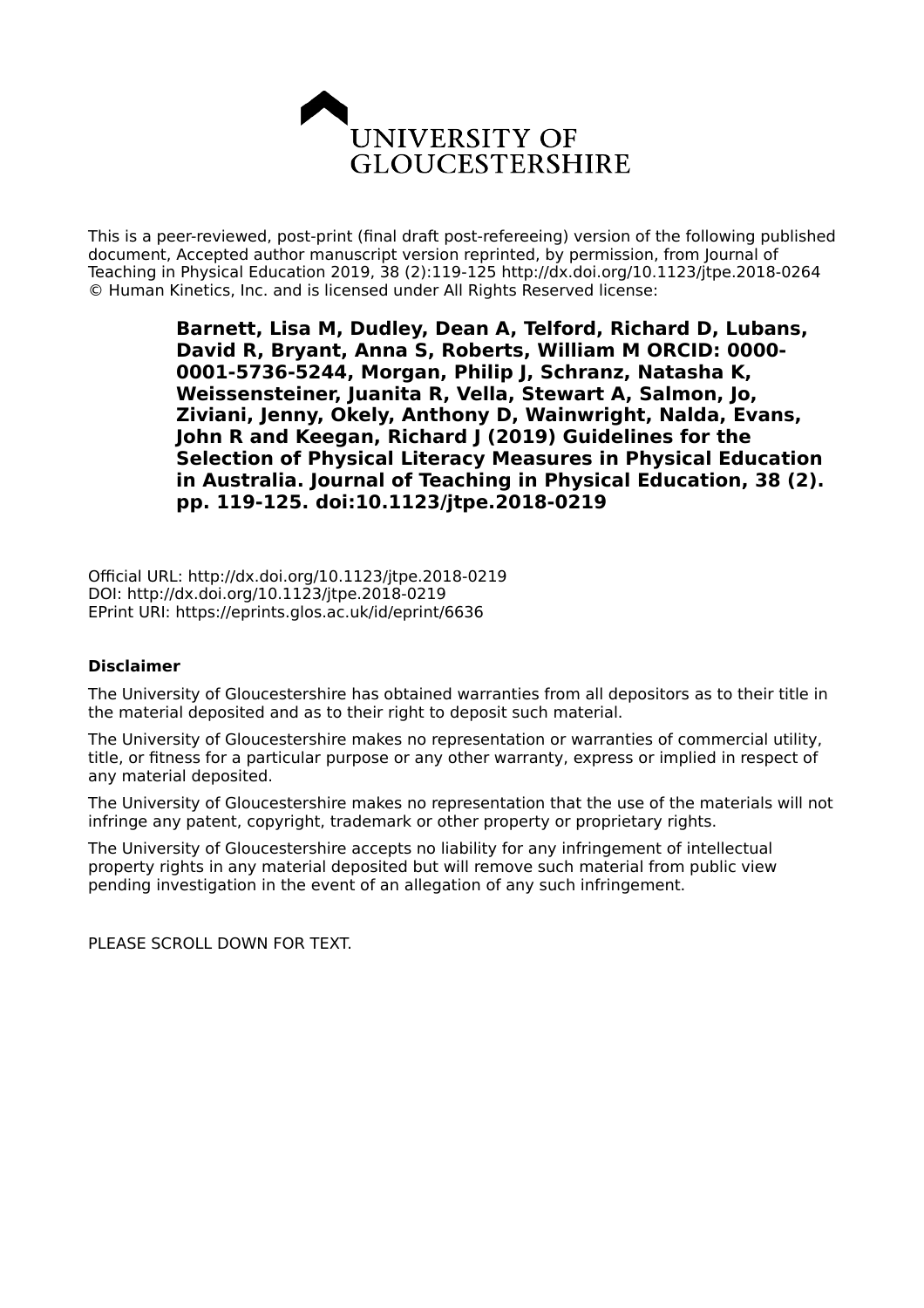Guidelines for the Selection of Physical Literacy Measures in Physical Education in Australia

- 
- 

#### **Abstract**

 Assessment of physical literacy poses a dilemma of what instrument to use. There is currently no guide regarding the suitability of common assessment approaches. The purpose of this brief communication is to provide a user's guide for selecting physical literacy assessment instruments appropriate for use in school physical education and sport settings. While recommendations regarding specific instruments are not provided, the guide offers information about key attributes and considerations for the use. A decision flow chart has been developed to assist teachers and affiliated school practitioners to select appropriate methods of assessing physical literacy. School PE and sport scenarios are presented to illustrate this process. It is important that practitioners are empowered to select the most appropriate instrument/s to suit their needs.

- 
- 

## **Introduction**

 There is growing international interest in the concept of physical literacy because of the claimed benefits to physical (Gately, 2010; Tremblay, 2012; Tremblay & Lloyd, 2010), behavioral, psychological, and social outcomes for young people (Edwards, Bryant, Keegan, Morgan, & Jones, 2017). Assessment of physical literacy is now becoming important to 20 address (Tremblay & Lloyd, 2010), but to date, this has proven difficult because numerous agencies have sought to define the construct of physical literacy in different ways (Dudley, Cairney, Wainwright, Kriellaars, & Mitchell, 2017; Shearer et al., 2018). A recent review by Edwards et al. (2017) recommended that researchers declare their philosophical approach and their definition of physical literacy before adopting any measurement approach. The purpose of this paper is to provide physical educators a guide to assessing physical literacy using the Australian Sports' Commission's approach to defining physical literacy (Keegan,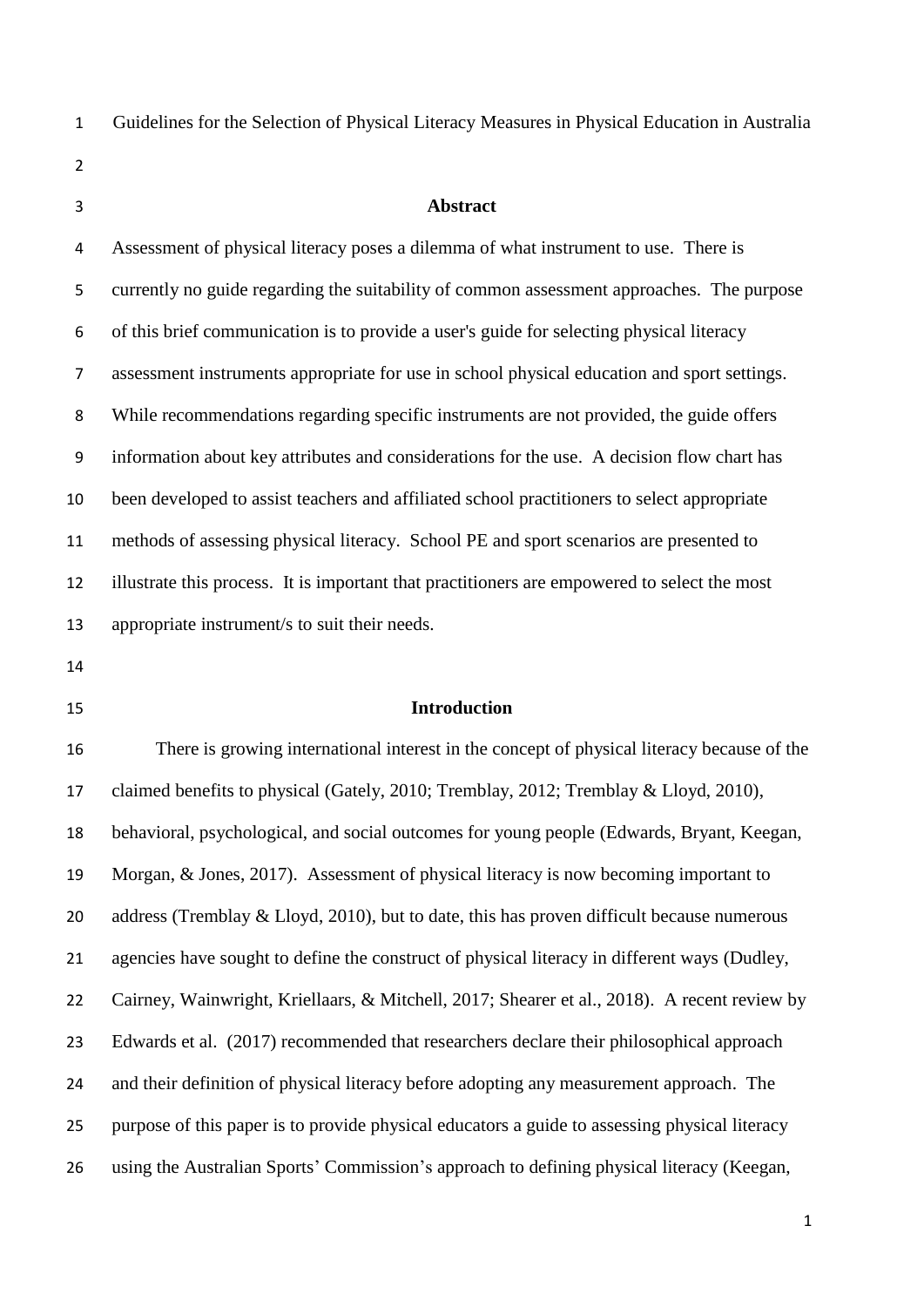Barnett, & Dudley, 2017). As such we first briefly cover the Australian definition of physical 28 literacy, developed in 2016-2017.

## **Australian Definition of Physical Literacy**

 A detailed articulation of the Delphi research project undertaken in this process can be found in this special issue (Keegan et al., 2019). In this process, four defining statements were proposed, as follows: *Core -* Physical literacy is lifelong holistic learning acquired and applied in movement and physical activity contexts; *Composition -* It reflects ongoing changes integrating physical, psychological, cognitive, and social capabilities; *Importance* - It is vital in helping us lead healthy and fulfilling lives through movement and physical activity; and *Aspiration -* A physically literate person is able to draw on their integrated physical, psychological, cognitive, and social capacities to support health promoting and fulfilling movement and physical activity, relative to their situation and context, throughout the lifespan. As such, this approach implies that the concepts of learning and movement, lifespan, and holistic perspective are the critical attributes (Arends & Kilcher, 2010). The defining statements led to the need to assess the physical, psychological, cognitive and social learning domains*.* Within the same Delphi study (Keegan et al., 2019), these broad learning domains were operationalized into measurable and discrete elements*,* drawing a metaphor from the way that chemical elements can combine to form more complex compounds and mixtures. To support this model, we required a learning taxonomy that was capable of application across all four learning domains (and elements). The authors 47 identified the Structure of Observed Learning Outcomes (SOLO) taxonomy (Biggs & Collis, 1982) as highly relevant and it was adopted by the expert panel as it had already shown efficacy in the assessment of learning within physical education (PE) (Dudley, Goodyear, & Baxter, 2016). Put simply, the SOLO taxonomy classifies learning progression complexities regardless of context. At first, an individual learns one aspect of any given task (unistructural), then several aspects but unrelated (multistructural). Next, students learn how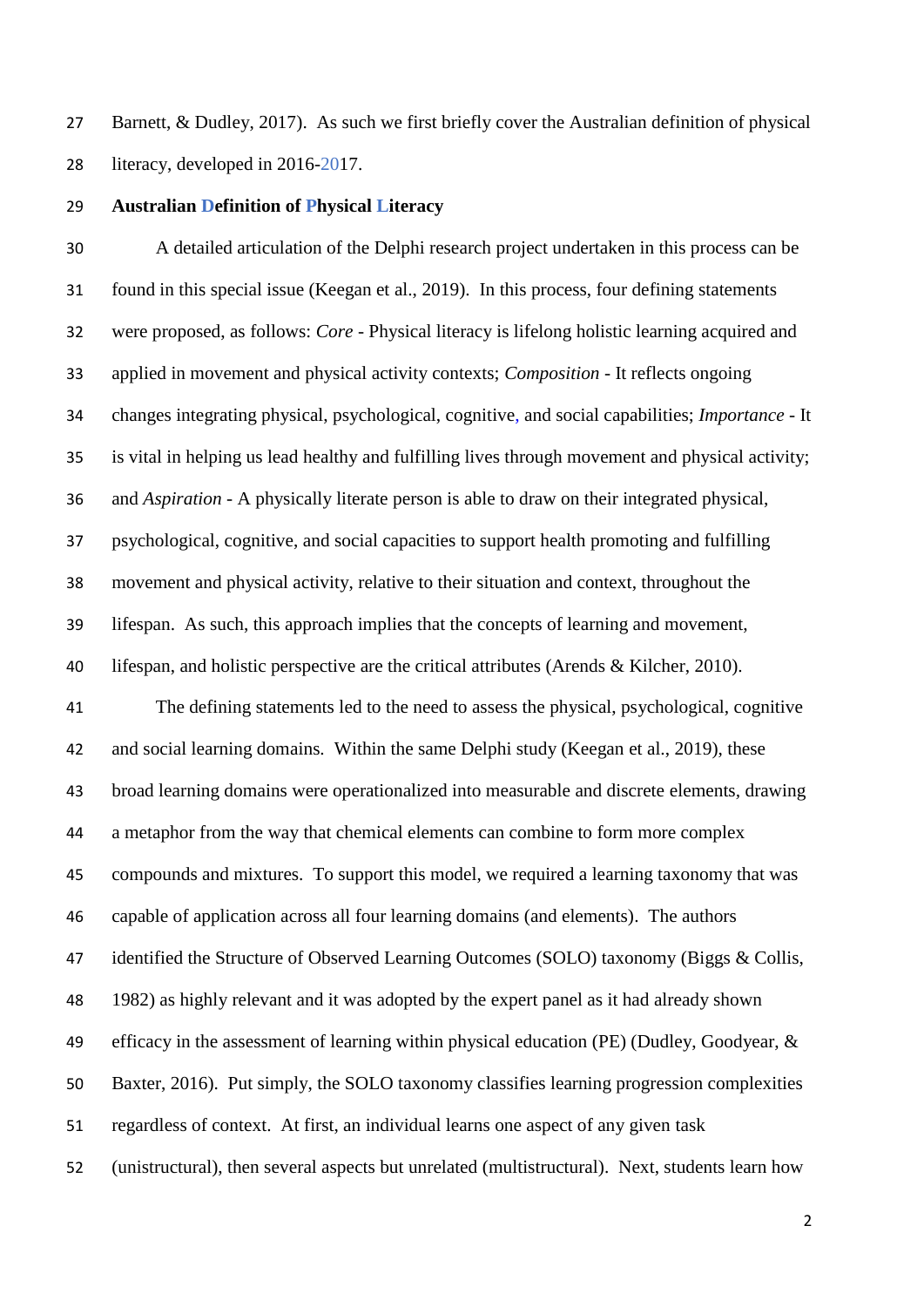to integrate them into a whole (relational), and finally they learn to generalize that whole to as yet untaught applications (extended abstract; Biggs & Collis, 1982). Thirty-two elements of physical literacy were identified by the ASC project (Keegan et al., 2017) that could be explained in terms of SOLO progressions, under each of the four discrete learning domains (see Figure 1).

# \*\*INSERT FIGURE 1: Model of physical literacy construction\*\*

**Deciding on an Assessment Approach to Physical Literacy**

 A recent systematic review documented that, in every existing assessment approach to the measurement of physical literacy, decisions had been made to prioritize the measurement of certain elements according to the purpose of the assessments, and the areas of physical literacy which were of most interest to the user (Edwards et al., 2018). Green, Roberts, Sheehan, and Keegan (2018) highlighted the challenging nature of the task to produce one form of monitoring that clearly meets all elements of the physical literacy concept. Considered separately, many of the elements within each domain of the ASC model are well- documented in terms of measurement options (Keegan et al., 2017). It is beyond the scope of this brief report to review all of the potential assessments that could align with each domain of physical literacy. Essentially, there are many suitable options for measuring the learning domains and combinations of elements of physical literacy. Nevertheless, when deciding which assessment method to use, and why, teachers and researchers are offered little guidance on which assessments to use, and how (or whether) they can be reconciled against physical literacy.

 In the remaining part of this paper, we present a decision-making guide for the assessment of physical literacy (in this case, using the Australian definition) specific to the context of school physical education (PE). The intention is to outline key considerations that will help when deciding what assessment approach to use. Similarly, previous guides to assessment of physical activity (Dollman et al., 2009) and sedentary behavior (Hardy et al.,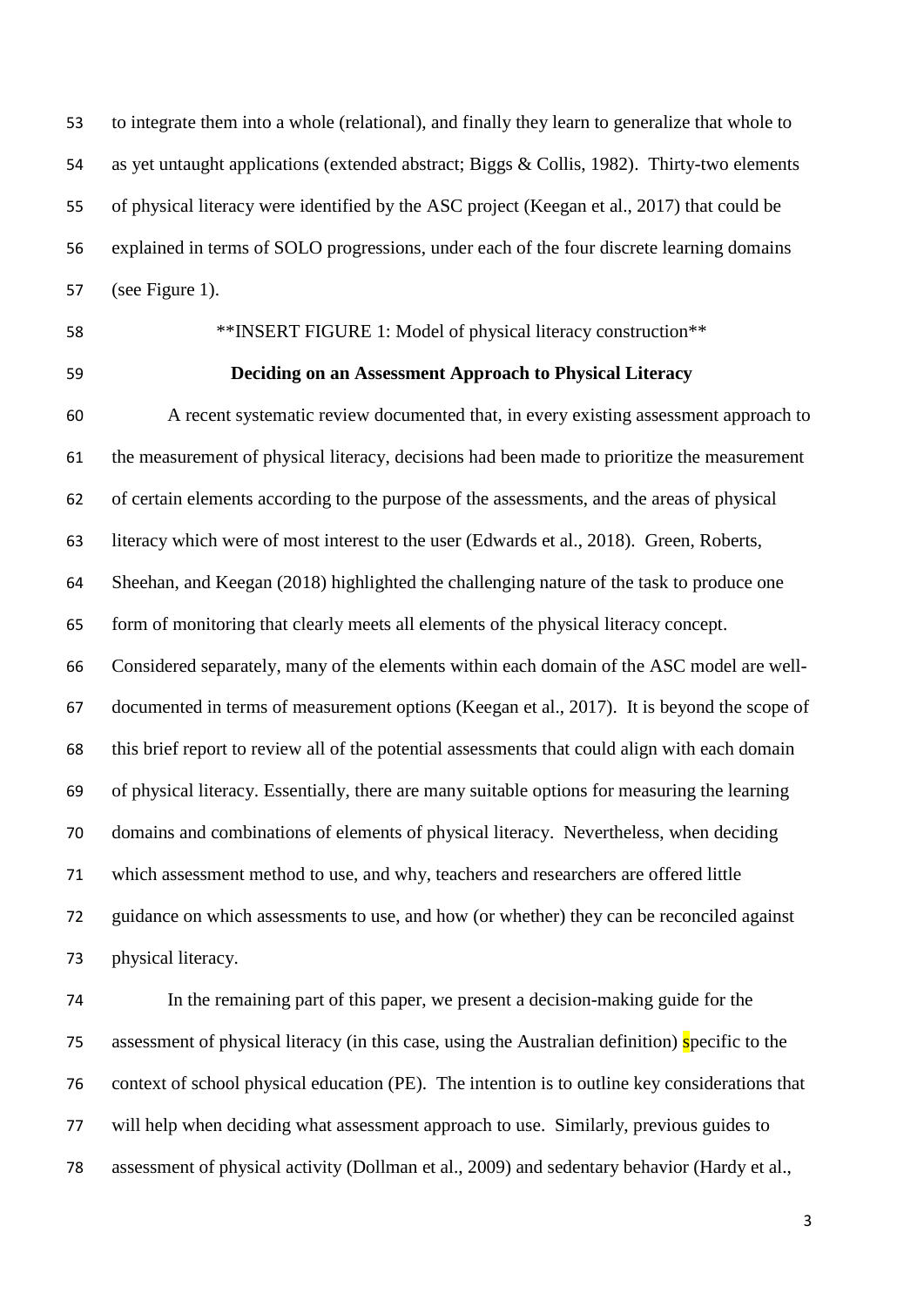2013) in children and young people were not to provide recommendations of specific instruments to use when assessing physical activity and/or sedentary behavior, but rather to guide users to select the most appropriate method for their intended purpose. We note that almost all assessment and measurement techniques used by practitioners can be viewed simultaneously as reflecting important elements of physical literacy, while also not adequately capturing the entirety of the concept. Rather than dismissing all existing measures in response to the latter concern, our proposed approach encourages PE teachers to reflect on, position, and evaluate their measurement approaches, in relation to physical literacy. Rather than asking, 'does this measure adequately quantify physical literacy', we ask: 'how can each 88 measurement approach be reconciled with, and useful within, a physical literacy approach?'. Having a measure of physical literacy that is viewed as reliable, valid, and trustworthy for any specific population is clearly important. Nevertheless, even if the measure is based on the best available scientific reliability and validity evidence, there are always further considerations that can and should be made. Such further considerations, according to Dollman et al. (2009) and Hardy et al. (2013), include aspects such as the purpose of the data collection and the age of the population in question. As such, there is no 'perfect' measure, but rather the most reliable (i.e., consistent) and valid (i.e., interpretable/understandable) measure that circumstances and resources allow. In the subsequent section, we provide three scenarios that are relevant to the context of PE. Tremblay and Lloyd (2010, p. 26) have advocated the: …comprehensive and objective measurement of physical literacy as a means to elevate the importance of physical education, increase the robustness of physical education assessment, improve monitoring and evaluation of physical education curricula, and provide important surveillance evidence needed to assist with resource allocation by decision-makers.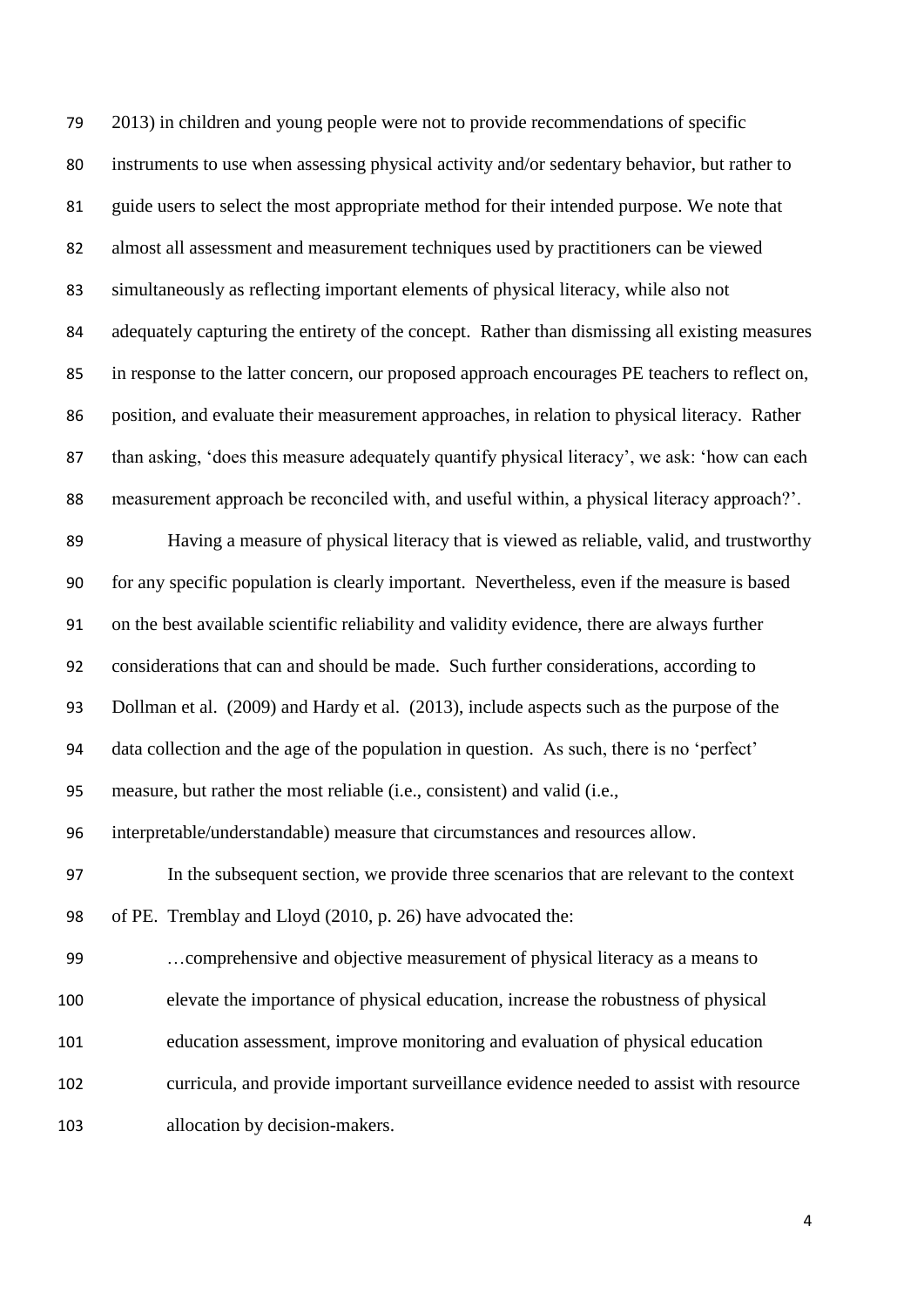Indeed, PE may be considered as an important means of developing physical literacy. The main purpose of the three example scenarios is to illustrate a decision-making process, therefore what we have provided in these sections should not be considered exhaustive, but rather a starting point for those interested in the content area. Each example scenario is structured with nine decision-making steps. These steps were developed from those in previous guides (Dollman et al., 2009; Hardy et al., 2013), but adapted to the Australian definition of physical literacy.

**Scenario 1**

# *A secondary school PE teacher has identified motivation issues within the basketball unit of instruction.*

 Motivation, in terms of the scenario presented, can be seen as an integration of the psychological and cognitive dimensions. The psychological domain relates to moods, feelings, and attitudes. The cognitive domain covers conscious and unconscious knowledge and understanding, including problem-solving and decision-making, awareness of rules and tactics, appreciation of healthy and active lifestyles, and processing of feedback and reflection. The nine steps provided below are reflected in Figure 2.

 **Step 1.** Identify the *elements of importance* under the psychological (i.e., motivation) and cognitive (i.e., purpose and reasoning) domains.

 **Step 2.** Identify the teacher's *interest* in this scenario. For example, the teacher may highlight *engagement and effort during training* as being of particular concern based on her/his observations of some of the student's effort and compliance with instructions.

 **Step 3.** Identify the *context* for this scenario, which in this case is *flat land-based*. **Step 4.** Identify the *purpose*. In this scenario, the teacher is concerned with some students in class who appear to have lost their motivation for training. Thus, it can be considered as an individual/clinical/school/class assessment.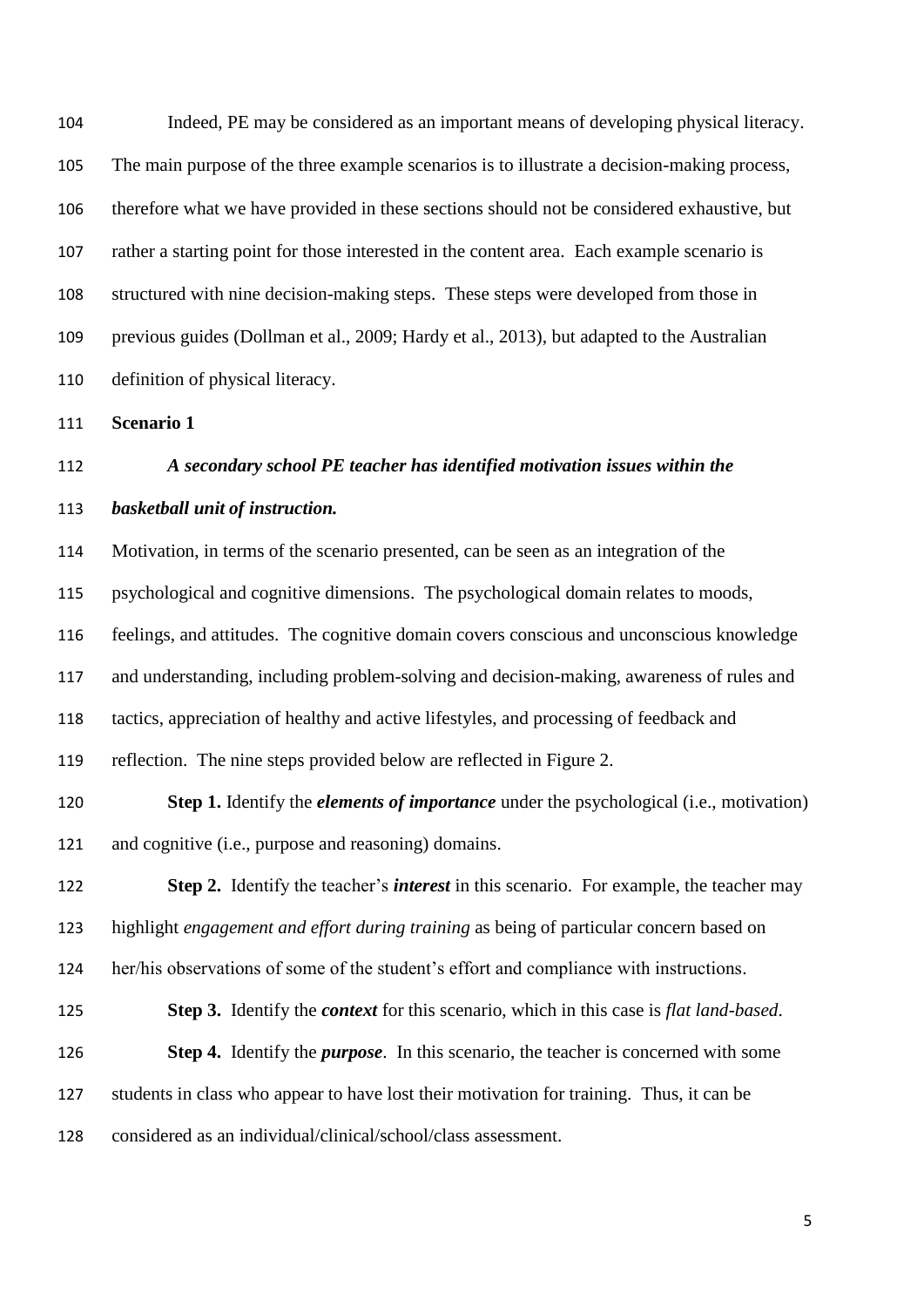**Step 5.** Identify the *target age/developmental group* of the class, which in this case is adolescent.

 **Step 6.** Identify the *SOLO level* of interest. In this scenario, we are interested in moving the students from multi-structural to relational, or perhaps the extended abstract category.

 **Step 7.** Identify the most suitable *method* (measurement/assessment) available. For example, motivation cannot be directly measured, but must be either inferred from behavior or evaluated using questionnaires, surveys, or interviews, each of which can be subdivided into quantitative (e.g., rating scales, psychometric validation) or qualitative approaches (descriptions of behavior, feelings, attitudes, and thoughts through observational analyses). In this case, we may have a reflective, less authoritarian, teacher who is interested in the students' perceptions. The teacher then must consider whether the students should write in a diary or log, be interviewed one-on-one, or complete a questionnaire. A diary or log may be more appropriate if the teacher wants to gain a general idea of motivation over time. If there is access to a research group and resources, a written survey option might be appropriate. The Sport Motivation Scale (SMS; Pelletier et al., 1995) was validated in athletes with a mean age of 18. The scale is based on Self-determination Theory (Deci & Ryan, 1985) and assesses contextual intrinsic and extrinsic motivation as well as amotivation in relation to sport. This is an important distinction when it comes to assessing motivation. For example, more extrinsic motivation may be a bad thing, so when it comes to motivation more is not necessarily better. Such a questionnaire would fit with the interest of the teacher in relation to a specific task or activity within the understanding that motivation can differ towards different activities/pursuits, however, the scoring and interpretation of the responses may still require careful interpretation.

 **Step 8.** Consider that the *number* of the participants (class) is feasible with the method chosen.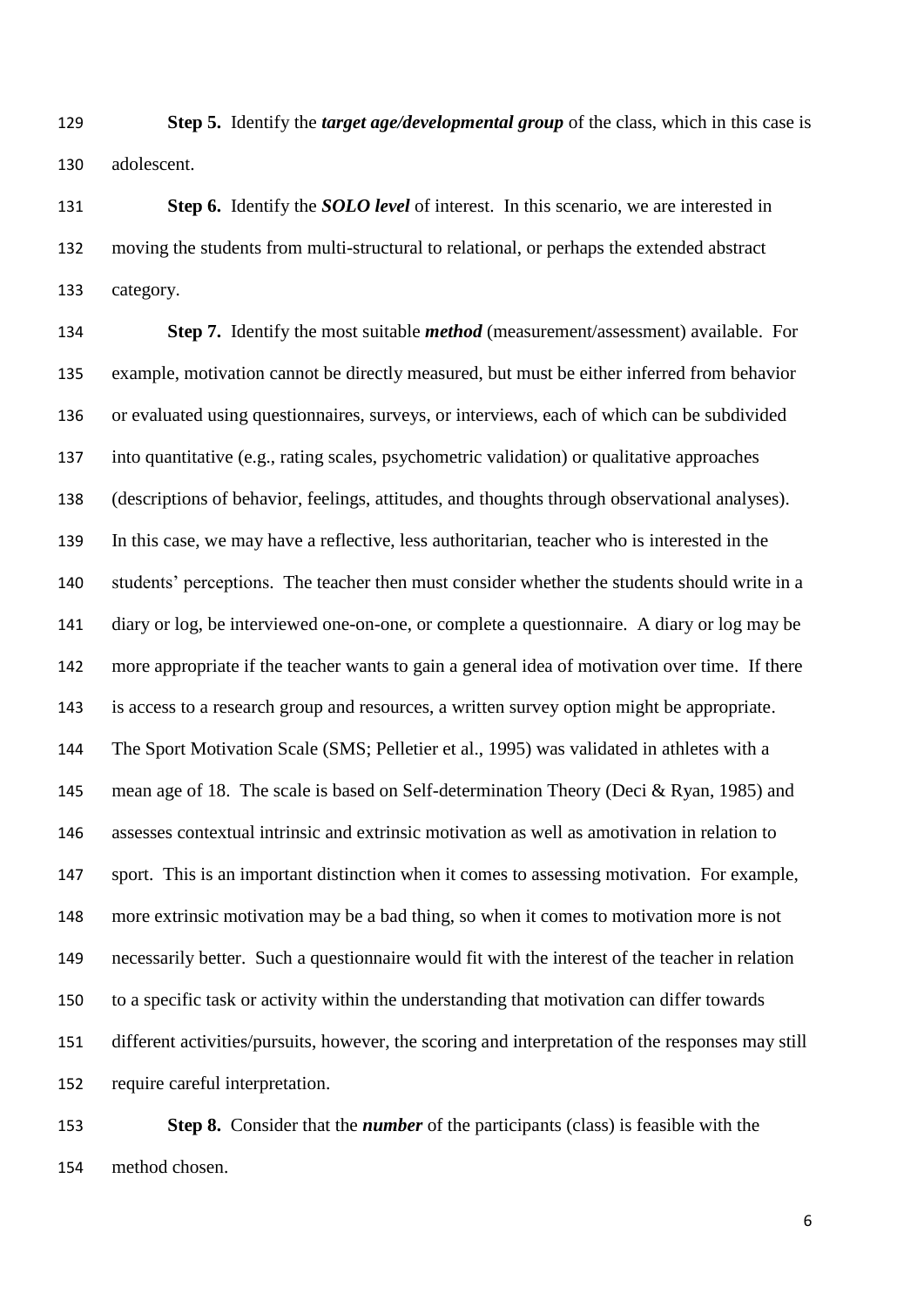**Step 9.** Consider the *cost*. In this case, a survey for a class of students is feasible and affordable, and if scoring were to be problematic, then a guided interview/conversation may be more appropriate. A revised version of the SMS (Mallett et al., 2007), which includes an additional measure of extrinsic motivation (integrated regulation), has been tested and validated in Australian adolescent athletes, so this may also prove useful.

# *\*\*INSERT FIGURE 2 here\*\**

**Scenario 2**

# *Teachers have noticed that younger primary school girls (5-8 years) are not confident to join in ball skill activities. The teacher wants to understand more about the physical self-concept of the girls***.**

 An individual's physical self-concept is made up of their self-reflection regarding their appearance, fitness, strength, and perceived competence (Fox & Corbin, 1989). As such, both the psychological and physical domains could be relevant. The psychological domain relates to moods, feelings, and attitudes and the physical domain relates to physical competence, motor skills, health- and skill-related fitness, technique, and psychomotor skills (see Keegan et al., 2019). This scenario therefore provides an example of how in certain circumstances it is possible to join these elements to create a new 'compound.' The nine steps provided below are reflected in Figure 3.

 **Step 1.** Identify the *elements of importance* under the broader domains of psychological and physical. The teachers are interested in students' perceived competence. There is no element of called 'perceived competence' so here we must build the construct that we are looking for from the elements in the Australian model (see Figure 1). To achieve this, we could combine the element 'confidence' under the psychological domain with the element 'object manipulation' under the physical domain to represent the compound called 'competence in object manipulation.'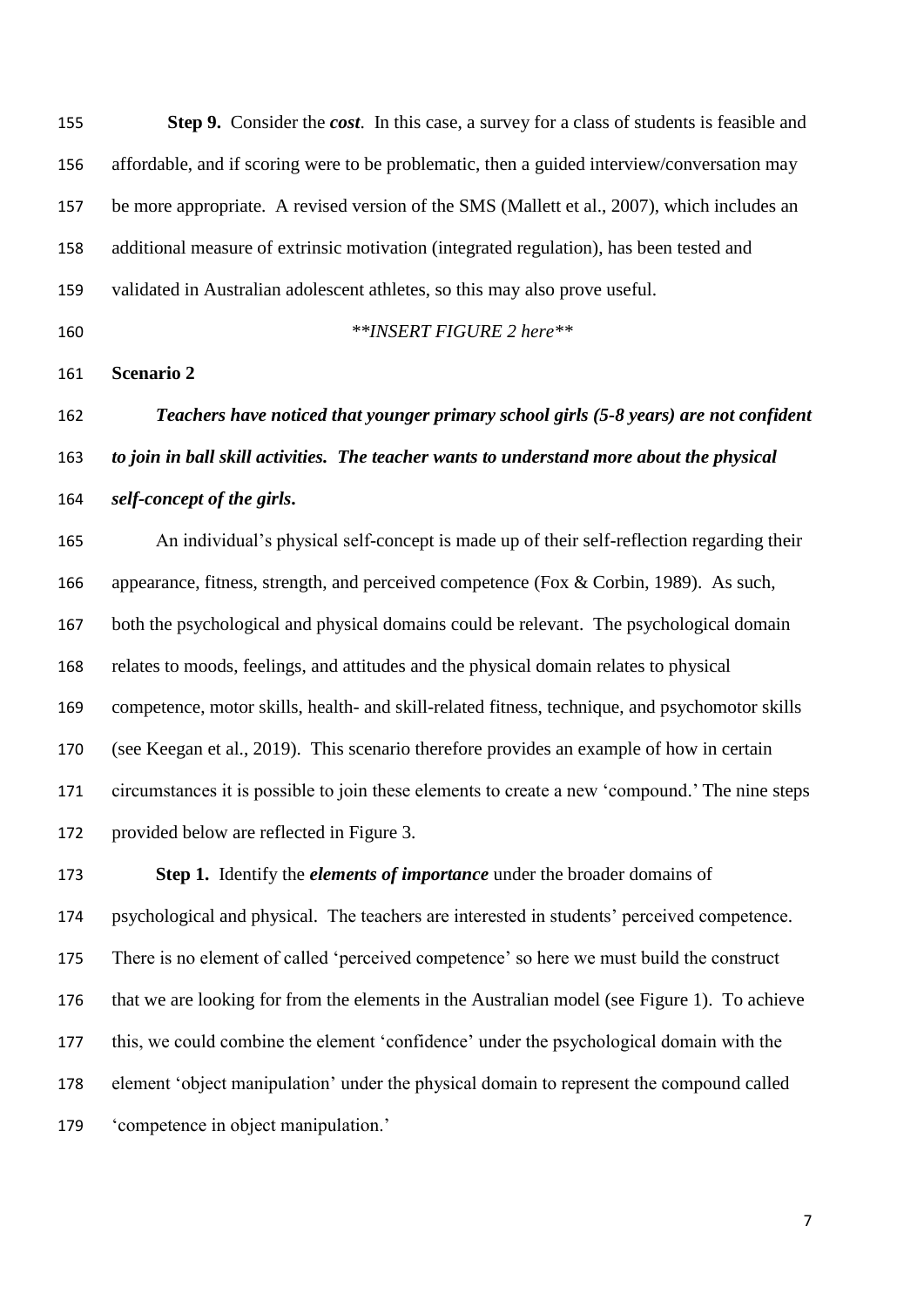**Step 2.** Identify the teacher's *interest* in this scenario. The teachers are interested in how competent students think they are in catching and throwing.

**Step 3.** Identify the *context*, which in this case is *flat land-based*.

 **Step 4.** Identify the *purpose* of the assessment. For this example, the teacher is interested in whether the girls improve their perceptions of object manipulation competence. Thus, it can be considered for the purpose of understanding a small group of learners during a lesson.

 **Step 5.** Identify the *target age/developmental group* for this scenario, which is primary aged school children.

**Step 6.** Identify the *SOLO level* that is suitable for this scenario. In this case,

 understanding which of the girls are at the unistructural level, versus those who are not, is important.

 **Step 7.** Identify the *method* (measurement/assessment) that is most suitable. As it is not possible to assess self-perception objectively, the 'subjective' box is highlighted. The next decision is to consider whether the girls should use a diary or log, be interviewed one- on-one, or complete a survey. Considering the age of the children and the likely literacy level (Harter & Pike, 1984) the teacher highlights 'interview' and then 'pictorial.'

 **Step 8.** Consider that the *number of participants* is feasible with the method chosen. In this case, brief interviews with approximately half of the class of children would appear to be an acceptable time commitment.

 **Step 9.** Consider the *cost*. For this scenario, the cost is higher than in the previous scenario, as time to interview the primary-aged children needs to be considered as opposed to a method where the children complete their own survey. These questions encourage us to reconsider our earlier decisions, but for this example, the chosen methods are feasible. This leads us to a potential pictorial instrument (Barnett et al., 2016), which measures object control perception.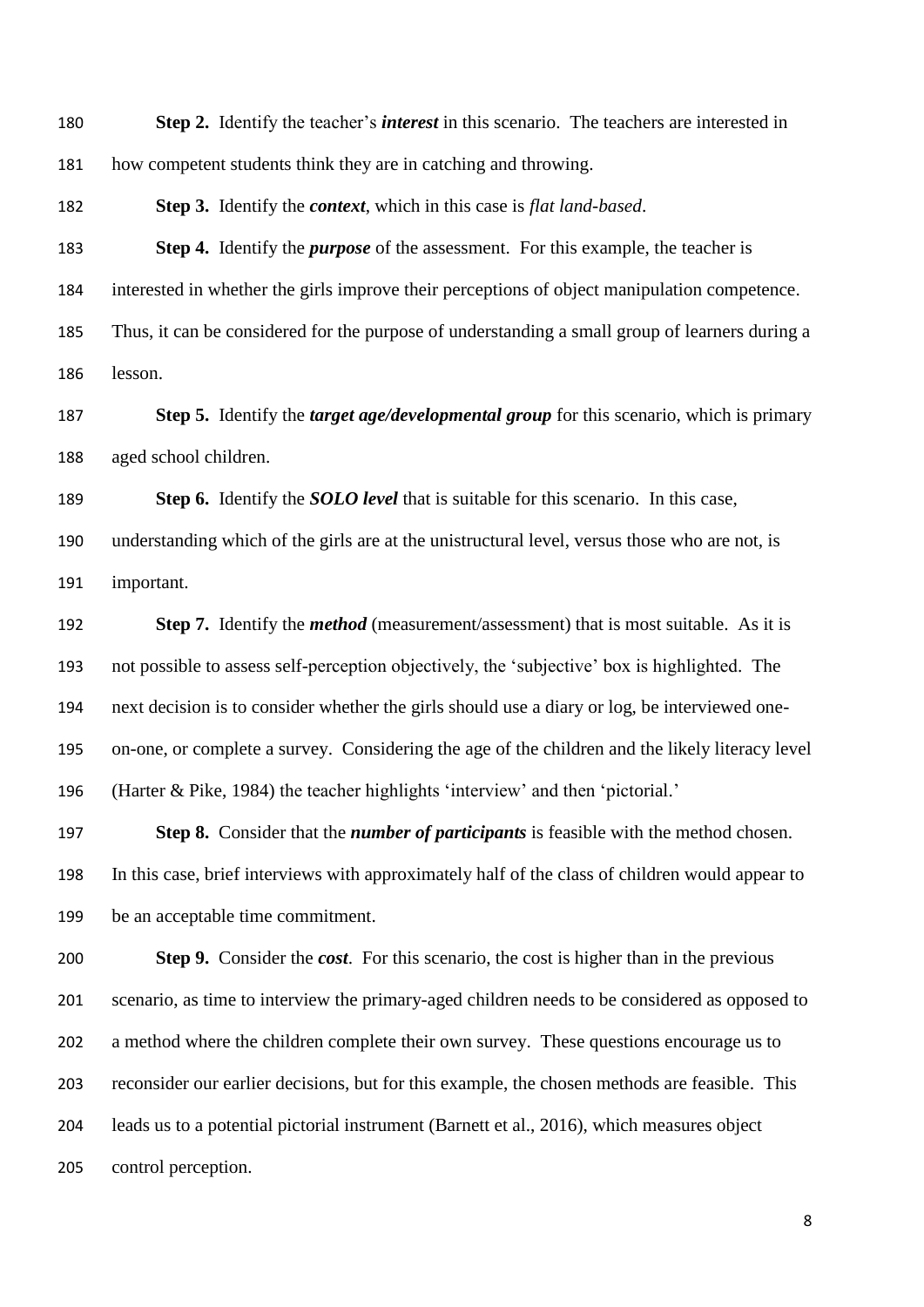#### **Scenario 3**

 *A high school physical education teacher wants students to develop a greater game understanding specific to an invasion game (cognitive domain).*Invasion sports such as basketball, netball, soccer, handball, and water polo are those where the main objective is to maintain possession in order to specifically penetrate an opposition's territory and score (Bunker & Thorpe, 1982). In this third scenario, now that the process has already been presented twice, no figure is provided, nor are separate step headings presented. The learning domain in this scenario is mainly cognitive but as the teacher will be looking for visible manifestations of the students' ability to apply tactical cognitive skills in conjunction with their physical skills, the physical learning domain is relevant as well.

 The *elements* of importance are tactics (cognitive domain), and flat land-based movement and object manipulation (both part of the physical domain). When combined into a compound representation, we are looking to characterize: (a) tactics-movement (e.g., finding space, losing defenders, or marking attackers); (b) tactics-object manipulation (e.g., moving the ball into space, changing the focus of attack, or containing an opposition's attack); (c) movement-manipulation (e.g., running with the ball or kicking/throwing the ball while moving); and (d) the combination of all three (e.g., using movement of the self and the ball to manipulate the opposing defense, or reacting to the opposition's play with a view to preventing them from scoring and winning the ball back). The teacher's *interest* in this movement compound within tactics is the student's ability to read the play and make decisions. The *context* of the measurement/assessment is *land-based* and the *purpose* is at 227 the class level. The age/developmental group is high school, and SOLO level is acquisition and accumulation (see Keegan et al., 2017).

 The *method* of assessment will be objective and require the teacher to use direct observation measures of each student's performance (or a sample of students within a class) in relation to the complexity of the invasion game providing the context. Given the focus is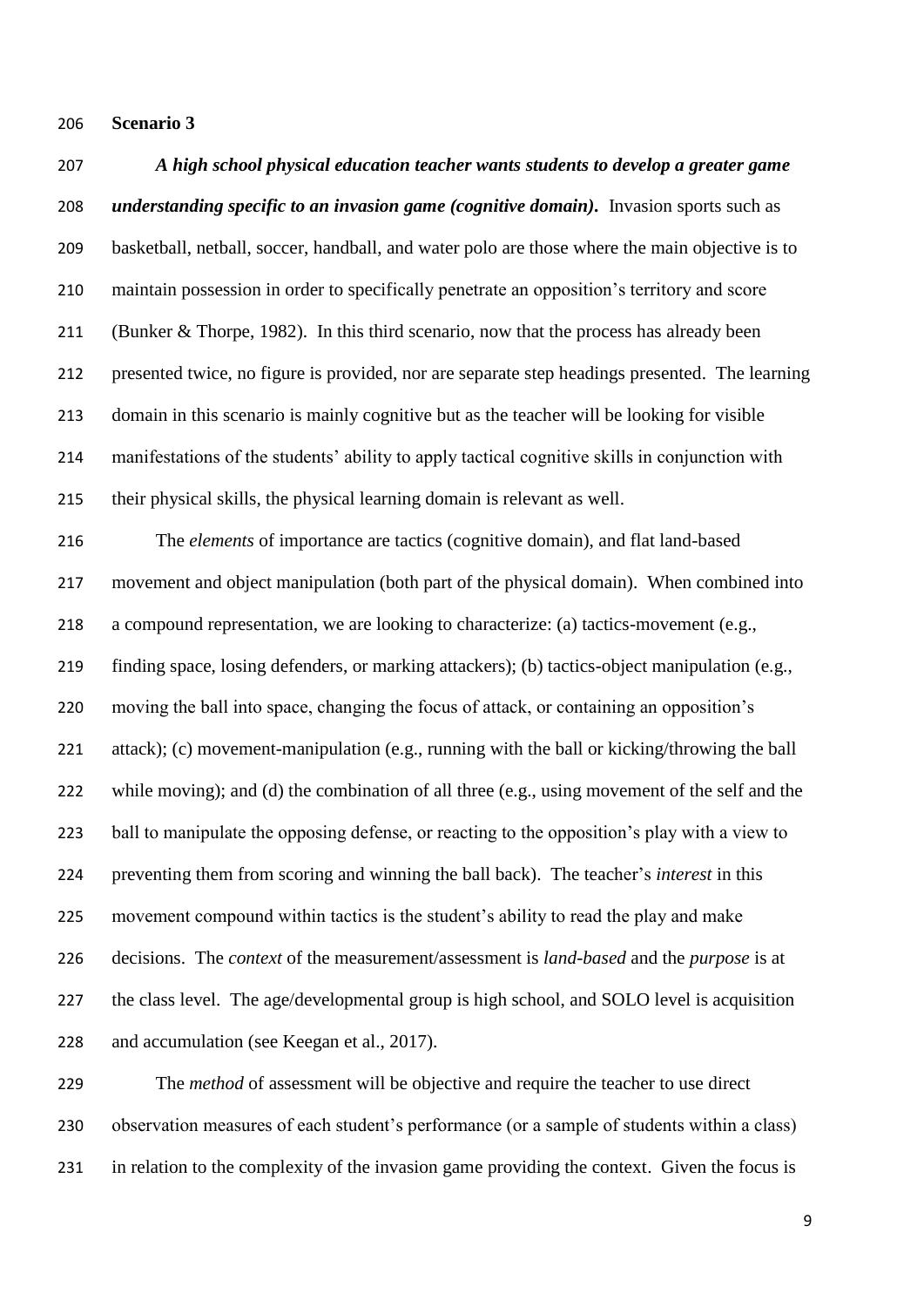on the execution of tactical decision-making and not just the performance outcome,

 prescribed criteria need to be enacted in order to capture the evidence associated with intent of the decisions the students are making. The *number of participants* is not large, average PE class size. Direct observation can be considered higher in *cost* than a survey measure due to the time involvement, but still feasible for a PE teacher.

 Based on these three scenarios, it is clear that there is not an 'ideal' approach to measurement, but rather the instructors are empowered to make informed decisions regarding how to assess physical literacy, and how this assessment might fit into the broader conceptualization of the concept. In these examples we assume that the teachers' own assessment requirements are more central and meaningful to them than attempting to faithfully measure a complex construct, yet by detailing how their local and highly specific assessment is, in fact, readily reconciled with physical literacy, then their assessment can become contextualised, aligned, and more meaningful in the long-term.

### **Limitations of this assessment approach**

 There are assumptions within the Australian definition of physical literacy that might make it challenging for this assessment approach to be used for other definitions. For example, the ASC approach attempted to distinguish between the learning potential (held by everyone) versus the aspiration to become self-regulating and flourish through physical literacy (Keegan et al., 2019). Notably, the Australian framework was novel in invoking the SOLO taxonomy to structure assessment, and the metaphor with elements and compounds to represent diverse movements and attributes. Edwards et al. (2018) discussed broad approaches (idealist and pragmatic) to understanding the concept of physical literacy, which typically affect the assessment approach adopted. From the idealist perspective, physical literacy is holistic (i.e., consisting of interconnecting parts that only make sense as a whole), and therefore the domains of physical literacy should, ideally, not be isolated (Jurbala, 2015). As measurement often entails being able to reduce concepts, measuring the domains of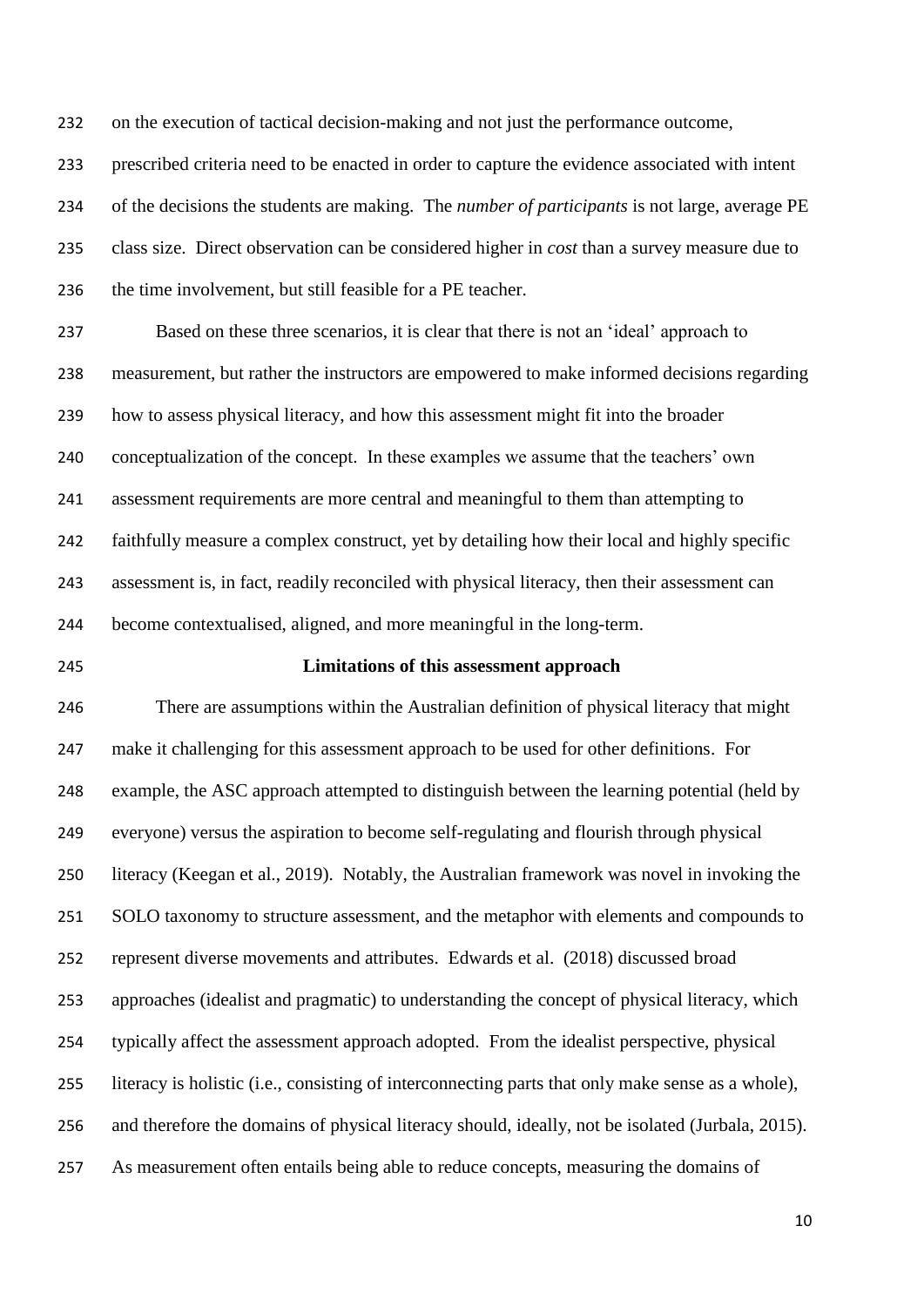physical literacy separately would be inconsistent with the holistic viewpoint. In contrast, a pragmatic approach maintains that it is important to have measures that link to best practice and evidence. We suggest these two approaches do not need to be mutually exclusive. While acknowledging the holistic nature of physical literacy, we recognize that we may not assess physical literacy in its entirety through measurement of its component elements, and our guidelines encourage teachers to also recognise this constraint. Nonetheless, in so doing we can at least assess the elements, which contribute significantly to physical literacy; the more of these elements in any operational approach to assessment, the more complete the resulting characterization of physical literacy.

#### **Conclusion**

 Those who are interested in assessing physical literacy need a process to select the methods that best fit their intention, needs, and resources. We have provided a nine-step approach to stimulate thinking about decision making around assessing physical literacy using the Australian definition of physical literacy. In using the Australian definition of physical literacy, we have constructed a measurement model based on measuring combinations of 'elements,' which means, to some readers, the approach we have offered permits users to overlook or ignore the holistic nature of physical literacy, as originally proposed. In contrast, however, we proposed this measurement approach - based on acknowledging a wide range of elements - as an option for resolving the apparent tension between idealist-and-pragmatist assessment approaches. Our approach encourages and supports users in considering and incorporating measures pertaining to all four domains: physical, psychological, cognitive, and social. Further, our approach makes it clear that if one chooses to measure an isolated aspect of physical literacy, then important aspects could be being missed, and thus, requires decision-makers to weigh up whether this compromise or loss is necessary/acceptable. To illustrate the process, we used scenarios applicable to teachers. The scenarios demonstrate that deciding on an assessment approach for physical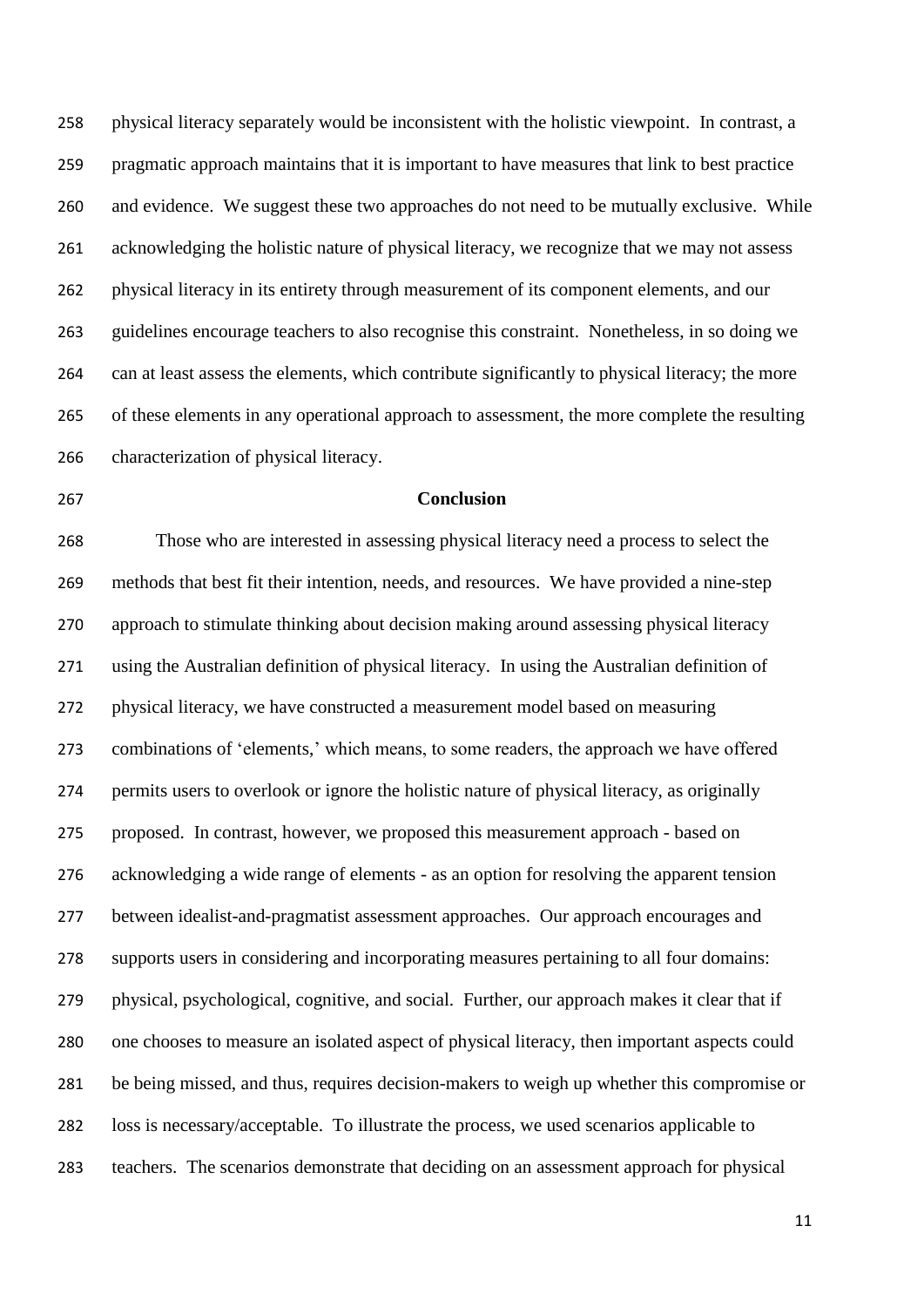literacy is possible by working through the guided steps. What is essential to consider is the way that these measurement tools are implemented. Thus, the environment, the climate created, and the pedagogy used are future crucial considerations. It is apparent that the data gained by working through these scenarios could theoretically be used as formal assessment for reporting to PE curricular outcomes. It is important to acknowledge though, that our approach might be complex for PE teachers to easily use. If our approach was provided via a website resource with links to common assessments of the different elements of physical literacy, this might make the approach more feasible. Data analysis and synthesis may also be a challenge, but with new data analysis techniques perhaps it is possible to represent physical literacy in nodal ways (borrowing from social network analysis) which could show the growth in a population's physical literacy and the number of interrelated networks that form part of it. Various other modelling approaches exist outside of exclusively looking for linear factors/functions, and we would argue that these are more likely to be suitable for the quantitative and qualitative assessment of physical literacy as these modelling methods become more widespread and accepted within this field.

 In many countries around the world, policy and assessment standards in health and PE seek to promote healthy, empowered and self-regulating children, more capable of living healthy and fulfilling lives. Implicitly, such policy documents guide against merely emphasising sporting skills and competitive success, but rather using PE and sport to foster healthy habits, skills, and beliefs ranging from safe equipment use to ethics and connection to community. Such aspirations are consistent with the 'aspiration' defining statement of physical literacy in the ASC's approach (Keegan et al., 2017). We contend that assessment of physical literacy is also important beyond school PE, and should be considered in the broader education, sporting, recreation, and health contexts. Appropriate evaluation of physical literacy will facilitate investigation into physical literacy levels, into whether cultures or subgroups in the population differ in their physical literacy levels, and most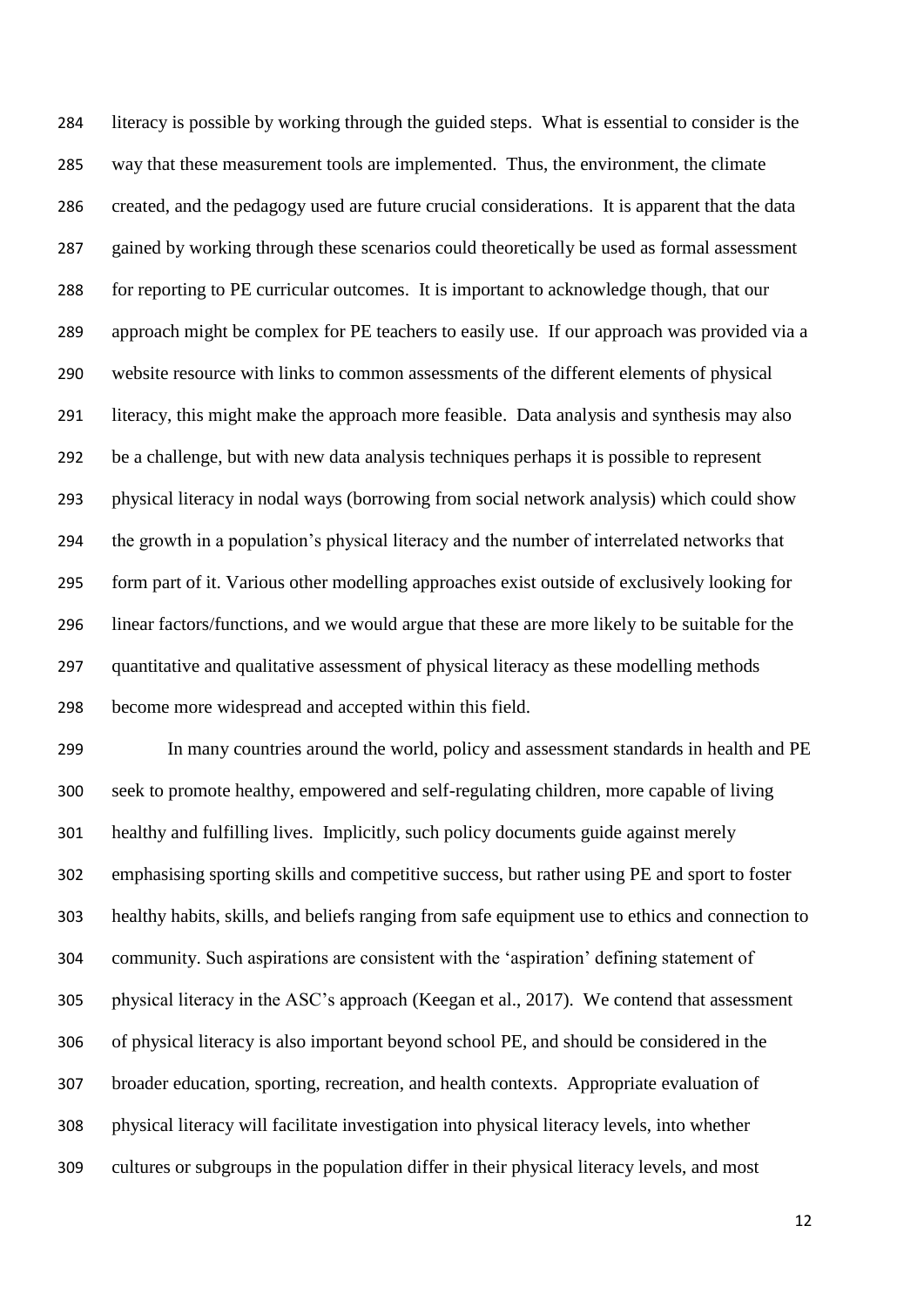- importantly, if they do, what can be done to address inequities. This is an ambitious
- undertaking and raises new challenges such as how data can be collected, collated, and
- shared.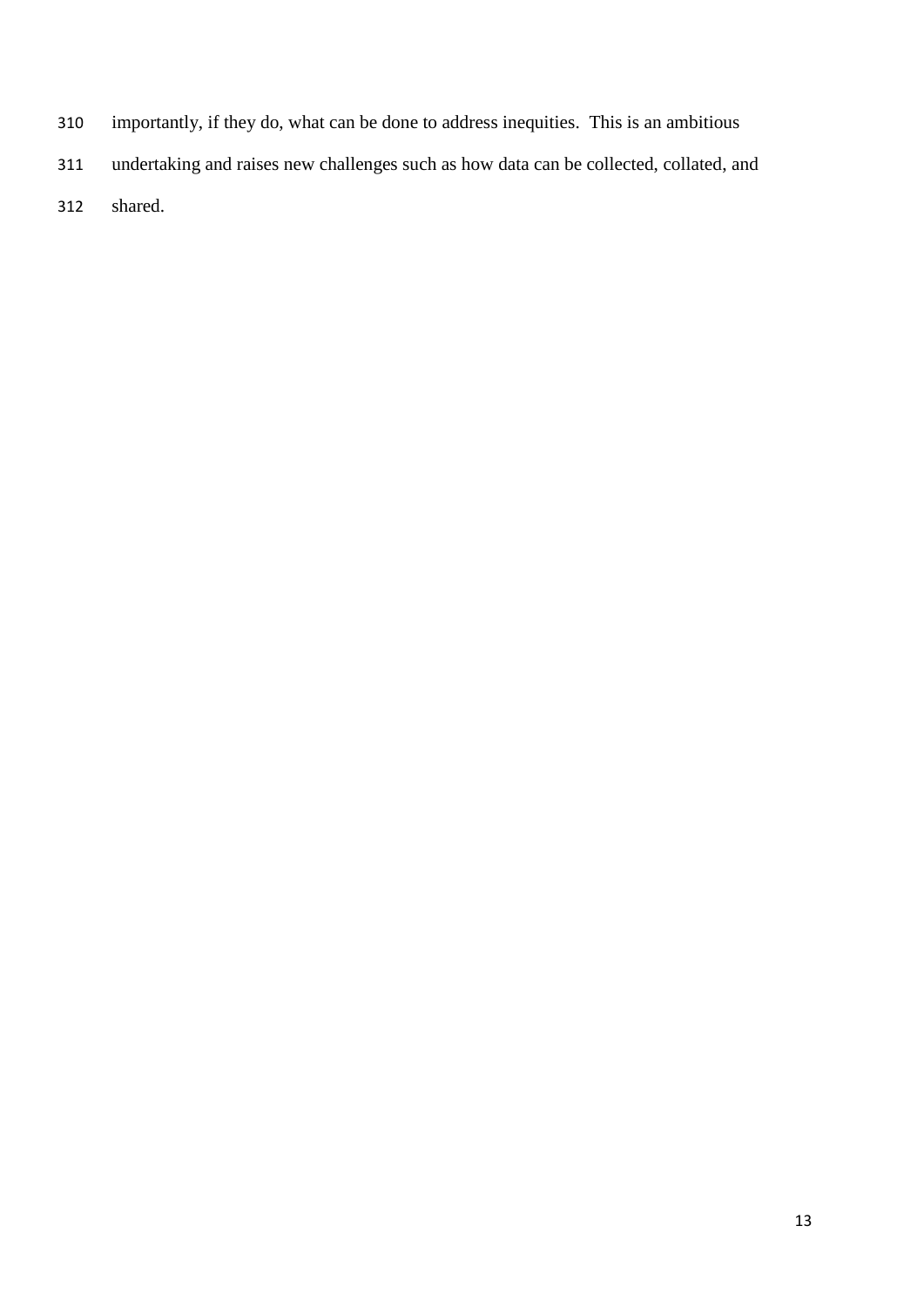FIGURE 1: Model of physical literacy construction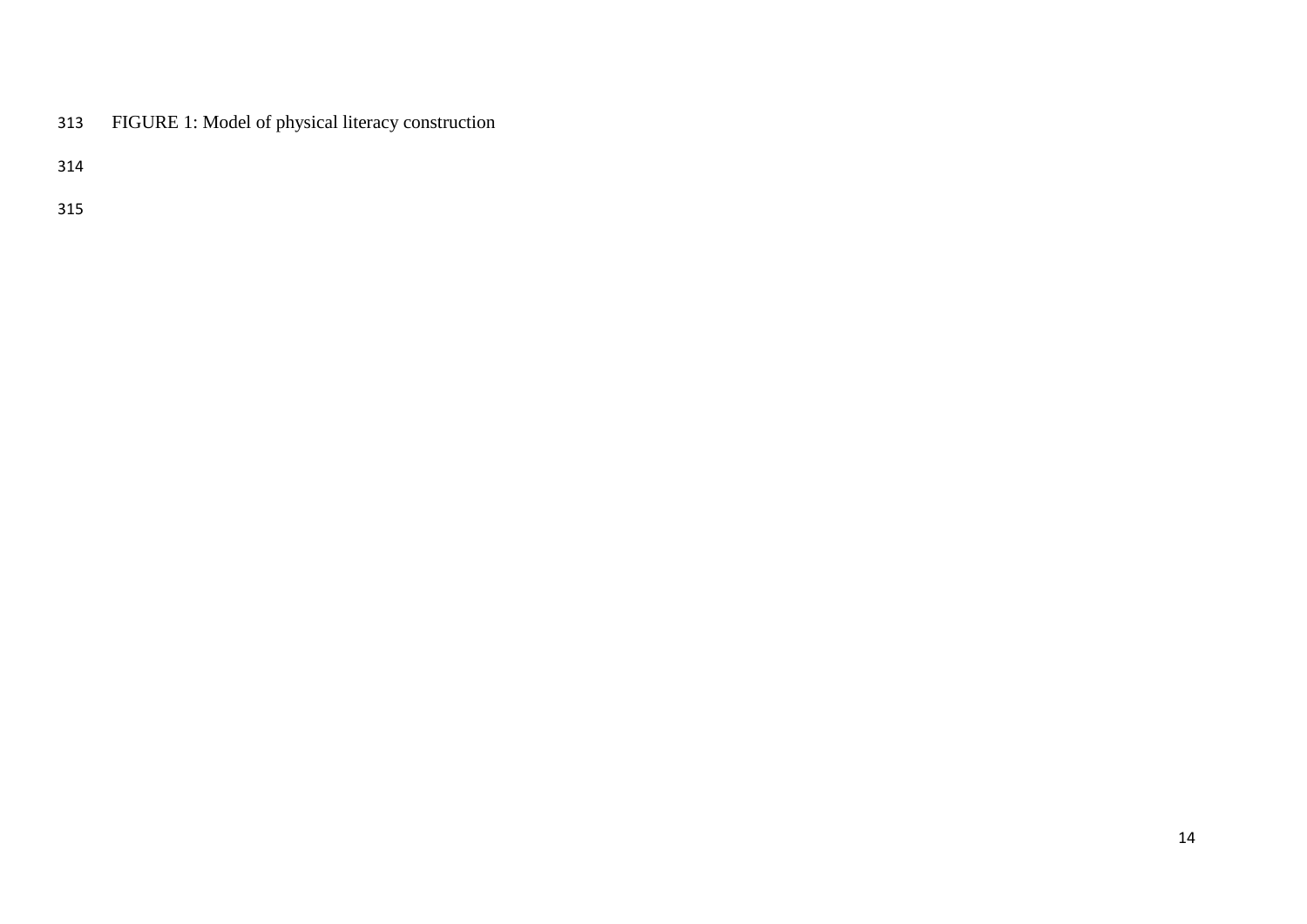FIGURE 2: Scenario 1 – Psychological and Cognitive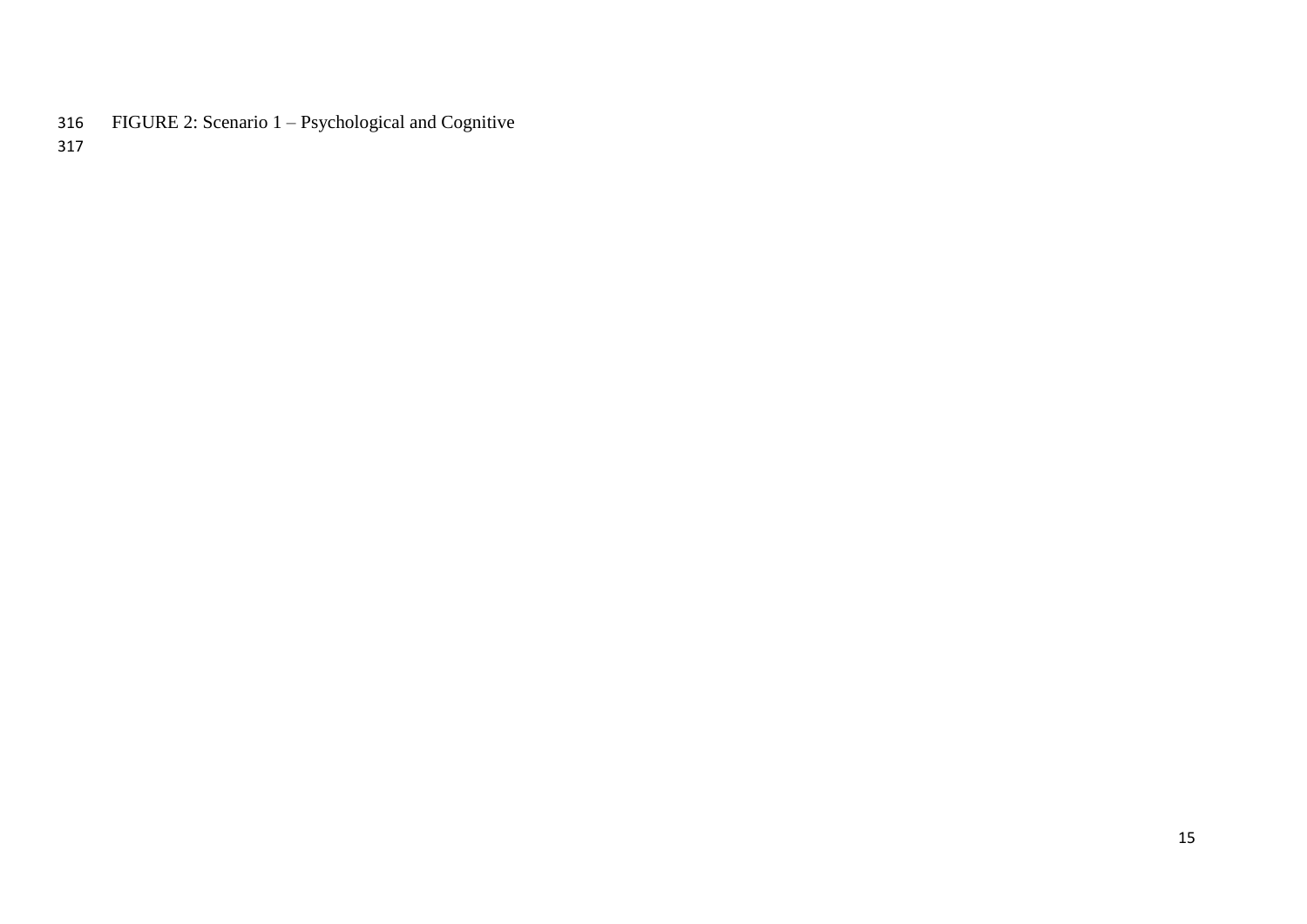FIGURE 3: Scenario 2: Physical and Psychological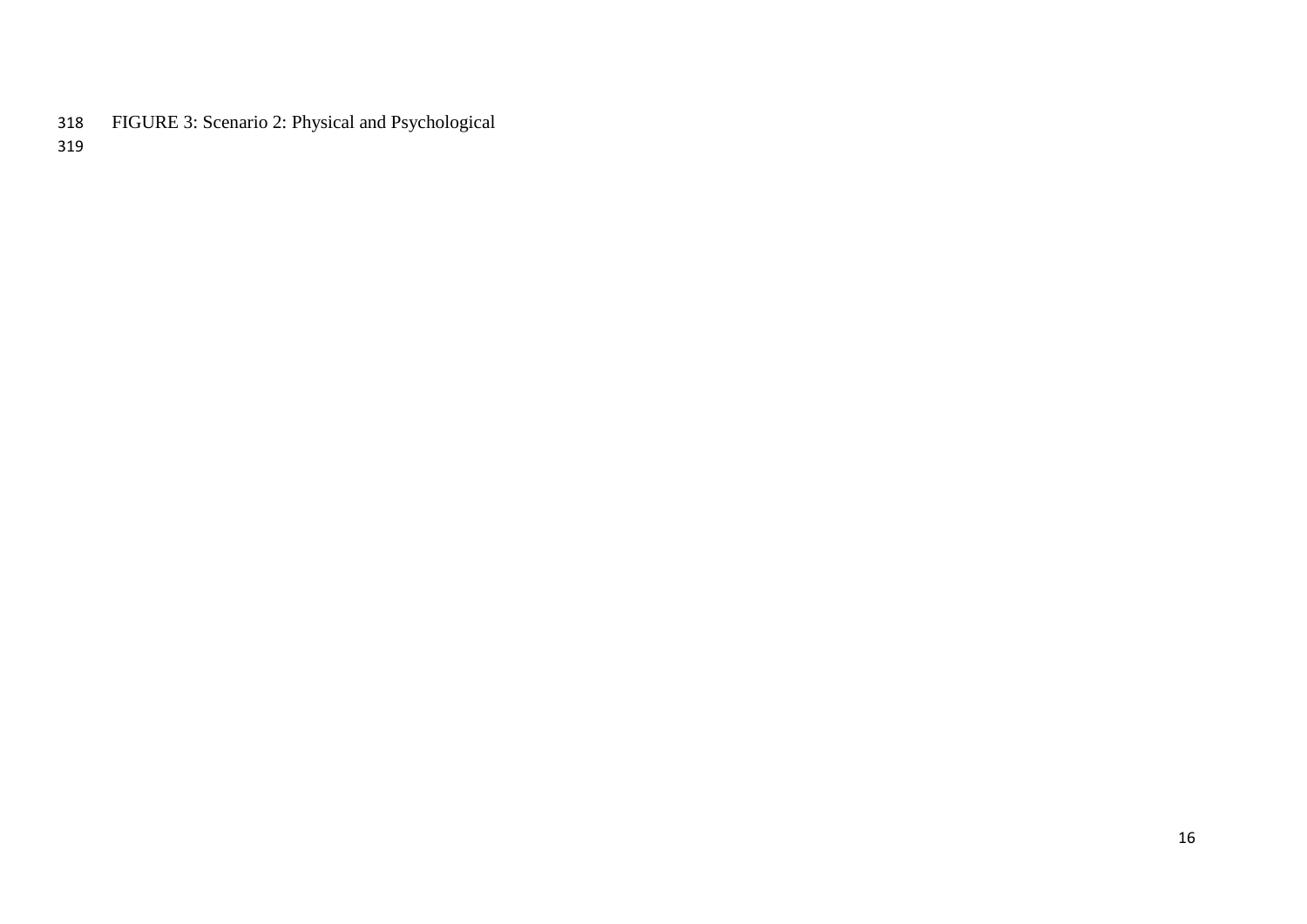| 320 | <b>References</b>                                                                          |
|-----|--------------------------------------------------------------------------------------------|
| 321 | Arends, R. I., & Kilcher, A. (2010). Teaching for student learning: Becoming an            |
| 322 | accomplished teacher. New York, NY: Routledge.                                             |
| 323 | Barnett, L.M., Vazou, S., Abbott, G., Bowe, S.J., Robinson, L.E., Ridgers, N.D., & Salmon, |
| 324 | J. (2016). Construct validity of the pictorial scale of Perceived Movement Skill           |
| 325 | Competence. Psychology of Sport and Exercise, 22, 294–302.                                 |
| 326 | Biggs, J. B., & Collis, K. F. (1982). Evaluating the quality of learning: The SOLO         |
| 327 | taxonomy (Structure of the Observed Learning Outcome). New York, NY: Academic              |
| 328 | Press.                                                                                     |
| 329 | Bunker, D., & Thorpe, R. (1982). A model for the teaching of games in secondary schools.   |
| 330 | Bulletin of Physical Education, 18(1), 5-8.                                                |
| 331 | Deci, E. L., & Ryan, R. M. (1985). Intrinsic motivation and self-determination in human    |
| 332 | behavior. New York, NY: Plenum Press.                                                      |
| 333 | Dollman, J., Okely, A. D., Hardy, L., Timperio, A., Salmon, J., & Hills, A. P. (2009). A   |
| 334 | hitchhiker's guide to assessing young people's physical activity: Deciding what method     |
| 335 | to use. Journal of Science and Medicine in Sport, 12, 518-525.                             |
| 336 | Dudley, D., Cairney, J., Wainwright, N., Kriellaars, D., & Mitchell, D. (2017). Critical   |
| 337 | considerations for physical literacy policy in public health, recreation, sport, and       |
| 338 | education agencies. Quest, 69, 436-452.                                                    |
| 339 | Dudley, D., Goodyear, V., & Baxter, D. (2016). Quality and health-optimizing physical      |
| 340 | education: Using assessment at the health and education nexus. Journal of Teaching in      |
| 341 | Physical Education, 35, 324-336.                                                           |
| 342 | Edwards, L. C., Bryant, A. S., Keegan, R. J., Morgan, K., Cooper, S.-M., & Jones, A. M.    |
| 343 | (2018). Measuring physical literacy and related constructs: A systematic review of         |
| 344 | empirical findings. Sports Medicine, 48, 659-682.                                          |
|     |                                                                                            |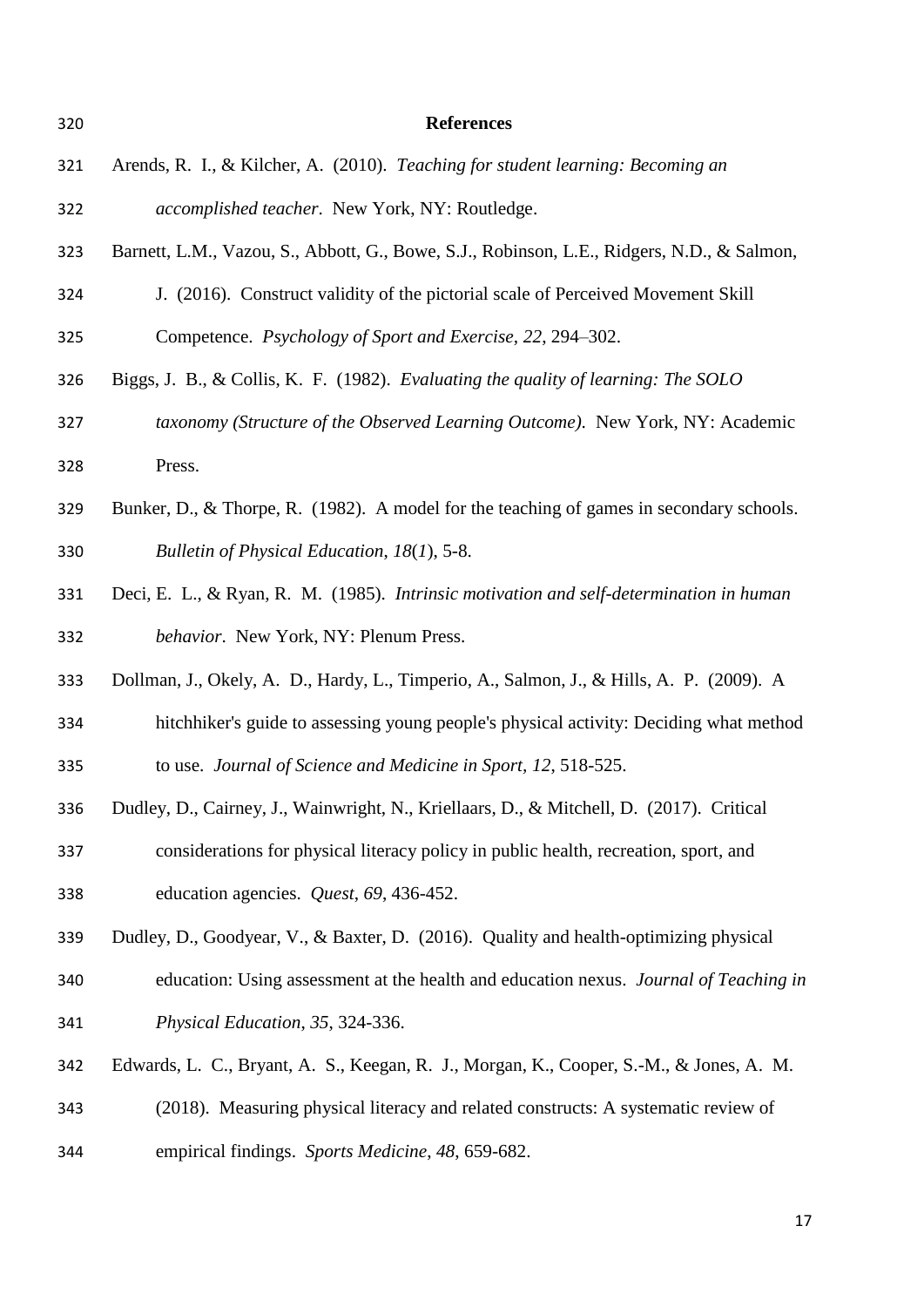- Edwards, L. C., Bryant, A. S., Keegan, R. J., Morgan, K., & Jones, A. M. (2017).
- Definitions, foundations, and associations of physical literacy: A systematic review. *Sports Medicine*, *47*, 113-126.
- Fox, K. R., & Corbin, C. B. (1989). The Physical Self-Perception Profile: Development and preliminary validation. *Journal of Sport and Exercise Psychology, 11*, 408-430.
- Gatley, P. (2010). Physical literacy and obesity. In M. Whitehead (Ed.), *Physical literacy:*

*Throughout the lifecourse* (pp. 83-99). London, UK: Routledge

- Green, N. R., Roberts, W. M., Sheehan, D., & Keegan, R. J. (2018). Charting physical
- literacy journeys within physical education settings. *Journal of Teaching in Physical Education, 37*, 272-279.
- Hardy, L. L., Hills, A. P., Timperio, A., Cliff, D., Lubans, D., Morgan, P. J., … Brown, H.
- (2013). A hitchhiker's guide to assessing sedentary behaviour among young people: Deciding what method to use. *Journal of Science and Medicine in Sport, 16*, 28-35.
- Harter, S., & Pike, R. (1984). The pictorial scale of perceived competence and acceptance for young children. *Child Development, 55*(6), 1969-1982.
- Jurbala, P. (2015). What Is physical literacy, really? *Quest, 67*, 367-383.
- Keegan, R., Barnett, L., & Dudley, D. A. (2017). Physical literacy: Informing a definition and standard for Australia. Australian Government, Australian Sports Commission.
- Keegan, R., Dudley, D., Bryant, A., Evans, J., Farrow, D., Lubans, D., … Barnett, L. (2019).
- Defining physical literacy: A modified Delphi method. Journal of Teaching in Physical Education, 38, xxxx
- Mallett, C., Kawabata, M., Newcombe, P., Otero-Forero, A., & Jackson, S. (2007). Sport
- motivation scale-6 (SMS-6): A revised six-factor sport motivation scale. *Psychology of*
- *Sport and Exercise*. *8*, 600-614. doi.org/10.1016/j.psychsport.2006.12.005.